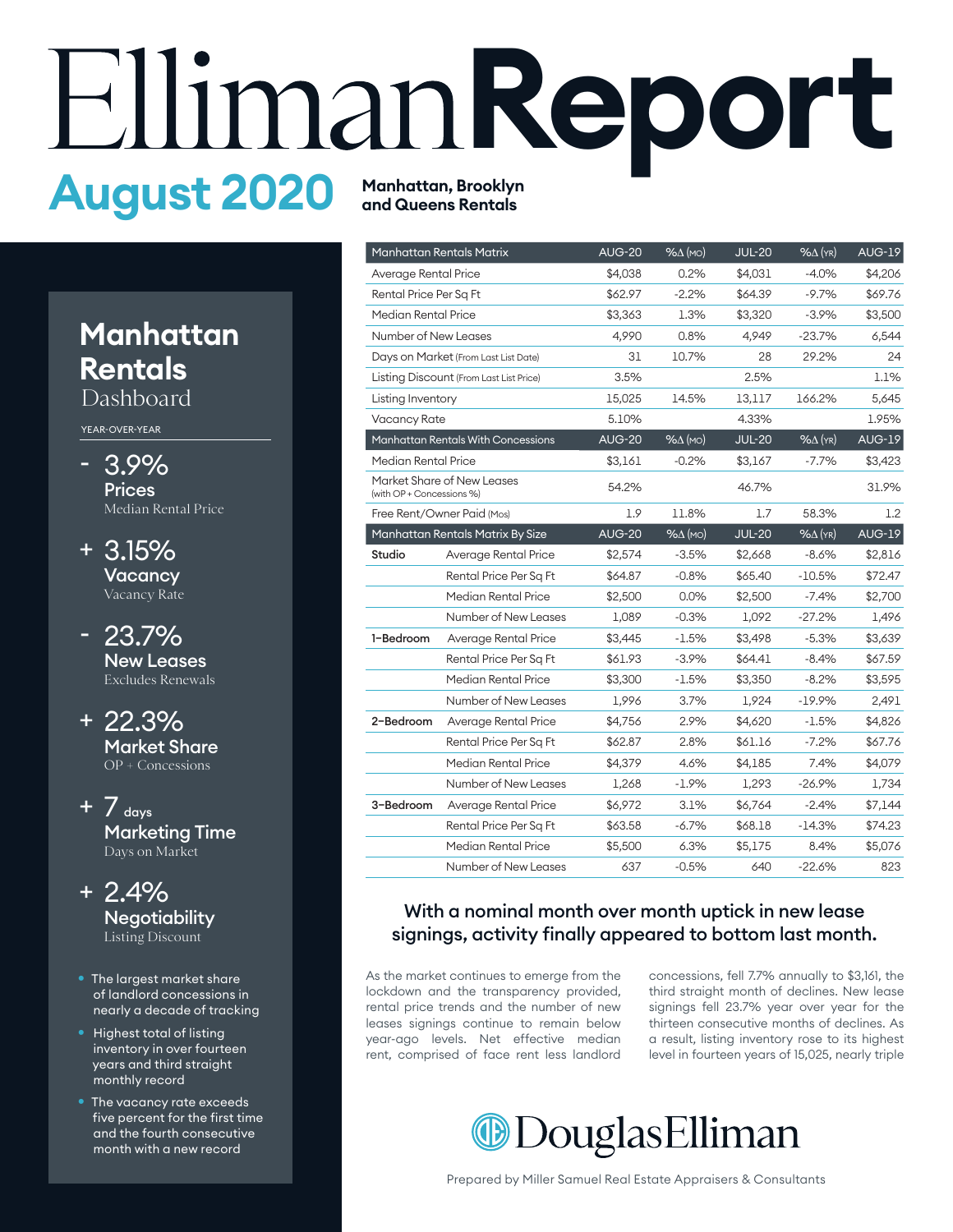#### elliman.com/marketreports

the year-ago level. The new listing inventory record was the third straight month where a record was reached. The vacancy rate jumped to a new record for the fourth consecutive month, reaching 5.1% or well more than double the year-ago level. The market share of landlord concessions was 54.2%, up sharply from 31.9% in the same month in the previous year. The monthly equivalent of free rent and broker commissions' payment expanded 58.3% to 1.9 months from 1.2 months in the year-ago period. Lower priced apartments such as studio and 1-bedroom markets showed the most weakness with the largest annual declines in median rent in the four months of tracking.



#### **Property Type**

- Most substantial year over year decline in studio and 1-bedroom median price in eight years of tracking
- Existing and new development median rent fell annually for the third time in four months

### **Price Tier**

- While all price segments covered, saw declines, more significant reductions occurred in the lower price strata
- Concessions market share for non-luxury rentals was above luxury rentals and rose to their highest level since 2015
- The price entry threshold declined year over year for the fourth consecutive month

#### **Downtown**

- Median rent and new leases declined
- Vacancy exceeded six percent threshold

#### **Eastside**

- New leases and median rent fell sharply again
- Vacancy more than doubled again

#### **Westside**

- Median rent and new leases declined
- Vacancy continued to surge

## **Northern Manhattan**

- Median rent declined as vacancy doubled
- New leases dropped sharply

| Manhattan Rentals Matrix By Property Type | <b>AUG-20</b> | $% \triangle (MO)$ | <b>JUL-20</b> | $%$ $\Delta$ (YR) | <b>AUG-19</b> |
|-------------------------------------------|---------------|--------------------|---------------|-------------------|---------------|
| Doorman Median Rental Price               | \$3.850       | $-1.7%$            | \$3.916       | $-5.7%$           | \$4.083       |
| Non-Doorman Median Rental Price           | \$2,950       | 3.5%               | \$2,850       | $-3.9%$           | \$3,070       |
| Loft Median Rental Price                  | \$5,395       | $-0.1%$            | \$5,398       | $-8.9%$           | \$5,923       |
| New Development Median Rental Price       | \$4,800       | $-1.7%$            | \$4.881       | $-1.6%$           | \$4,880       |
| <b>Existing Median Rental Price</b>       | \$3,300       | 0.8%               | \$3,273       | $-4.3%$           | \$3,450       |

| Manhattan Rentals Matrix By Price                    | <b>AUG-20</b> | $% \triangle (MO)$ | <b>JUL-20</b> | $%$ $\Delta$ (YR) | <b>AUG-19</b> |
|------------------------------------------------------|---------------|--------------------|---------------|-------------------|---------------|
| Luxury (Top 10%) Average Rental Price                | \$9,734       | $-0.5%$            | \$9,786       | $-5.8%$           | \$10,329      |
| Luxury (Top 10%) Rental Price Per Sq Ft              | \$71.87       | $-2.1%$            | \$73.42       | $-11.1%$          | \$80.82       |
| Luxury (Top 10%) Median Rental Price                 | \$7.995       | 0.0%               | \$7.995       | $-0.1%$           | \$8,000       |
| Luxury (Top 10%) Number of New Leases                | 505           | 1.2%               | 499           | $-23.8%$          | 663           |
| Luxury (Top 10%) Entry Price Threshold               | \$6,350       | 0.6%               | \$6,312       | $-2.2%$           | \$6,495       |
| Upper Tier (30% below Luxury) - Med. Rental Price    | \$4,600       | 0.9%               | \$4,559       | $-2.0%$           | \$4,695       |
| Mid Tier (2 <sup>nd</sup> 30%) - Median Rental Price | \$3,200       | 1.6%               | \$3,150       | $-4.5%$           | \$3,350       |
| Entry Tier (1st 30%) - Median Rental Price           | \$2,250       | $-2.0%$            | \$2.295       | $-6.3%$           | \$2,400       |

| <b>Downtown Rentals Matrix</b> | <b>AUG-20</b> | $%$ $\Lambda$ (MO) | <b>JUL-20</b> | $\%$ $\wedge$ (YR) | <b>AUG-19</b> |
|--------------------------------|---------------|--------------------|---------------|--------------------|---------------|
| Median Rental Price            | \$3,750       | $-0.9%$            | \$3.783       | $-3.8%$            | \$3,900       |
| Number of New Leases           | 2.377         | 8.7%               | 2.186         | -17.7%             | 2.889         |
| Vacancy Rate                   | 6.63%         |                    | 5.59%         |                    | 2.39%         |

| Eastside Rentals Matrix | <b>AUG-20</b> | $\mathcal{A}(\mathsf{MO})$ | JUL-20  | $% \triangle$ (YR) | <b>AUG-19</b> |
|-------------------------|---------------|----------------------------|---------|--------------------|---------------|
| Median Rental Price     | \$3.017       | $-4.2%$                    | \$3.150 | $-10.6\%$          | \$3.375       |
| Number of New Leases    | 1.040         | 4.5%                       | 995     | $-32.9%$           | 1.549         |
| Vacancy Rate            | 3.89%         |                            | 2.74%   |                    | 142%          |

| Westside Rentals Matrix | <b>AUG-20</b> | $%$ $\Lambda$ (MO) | <b>JUL-20</b> | $%$ $(\gamma_R)$ | <b>AUG-19</b> |
|-------------------------|---------------|--------------------|---------------|------------------|---------------|
| Median Rental Price     | \$3,400       | $0.1\%$            | \$3.395       | $-2.9%$          | \$3,500       |
| Number of New Leases    | 1.137         | $-0.2%$            | 1.139         | $-16.1\%$        | 1.355         |
| Vacancy Rate            | 5.55%         |                    | 5.42%         |                  | 2.22%         |

| Northern Manhattan Rentals Matrix | <b>AUG-20</b> | $%$ $\Lambda$ (MO) | JUL-20  | $%$ $(\gamma_R)$ | AUG-19  |
|-----------------------------------|---------------|--------------------|---------|------------------|---------|
| Median Rental Price               | \$2,350       | $-1.9%$            | \$2.395 | $-3.1%$          | \$2,425 |
| Number of New Leases              | 436           | $-30.7%$           | 629     | $-41.9%$         | 751     |
| Vacancy Rate                      | 2.04%         |                    | 1.77%   |                  | 1.15%   |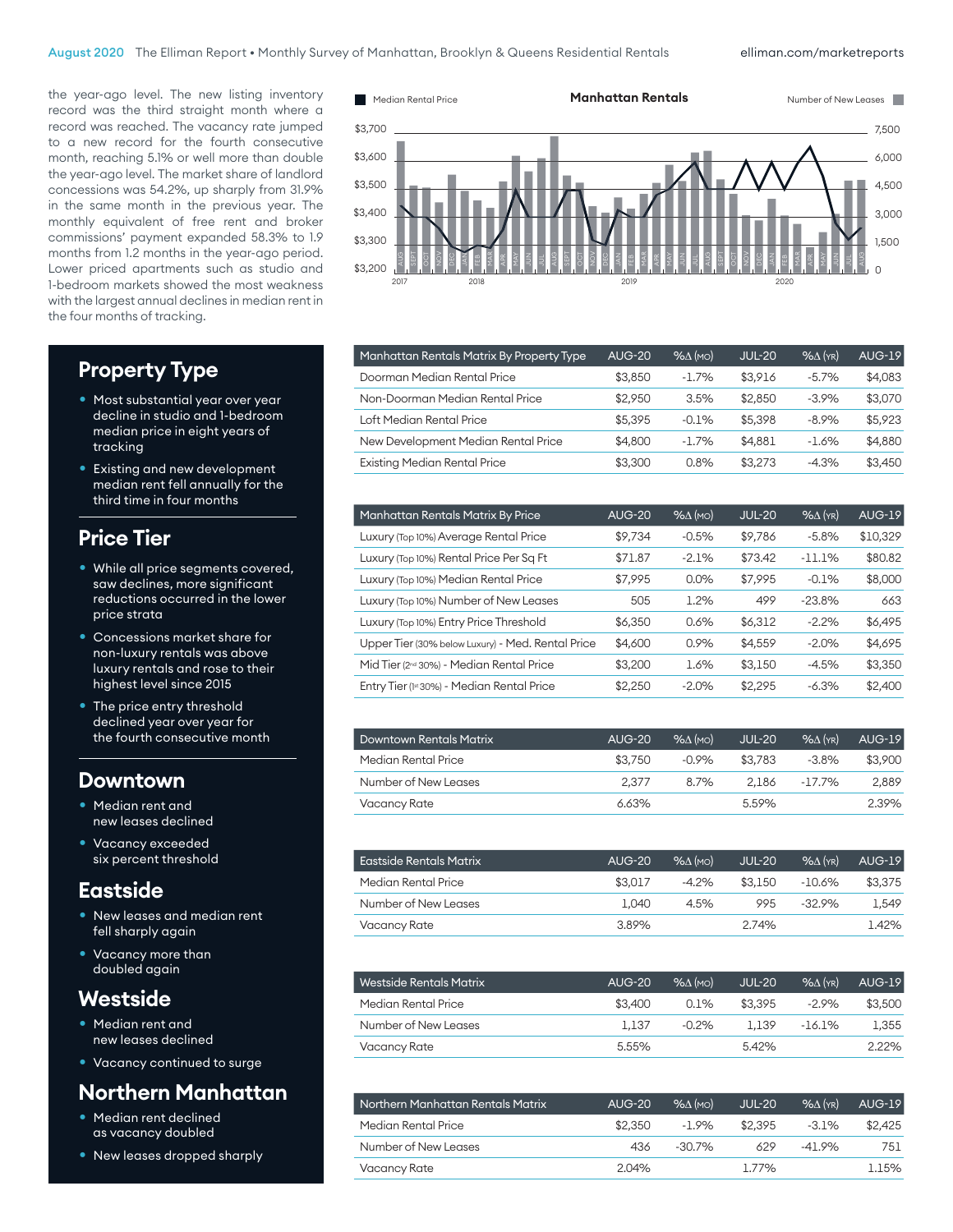elliman.com/marketreports



| <b>Brooklyn Rentals Matrix</b>         |                                          | <b>AUG-20</b> | $% \triangle (MO)$ | <b>JUL-20</b> | $% \triangle$ (YR) | <b>AUG-19</b> |
|----------------------------------------|------------------------------------------|---------------|--------------------|---------------|--------------------|---------------|
| Average Rental Price                   |                                          | \$3,454       | 1.6%               | \$3,398       | $-1.5%$            | \$3,507       |
| Rental Price Per Sq Ft                 |                                          | \$47.16       | 2.3%               | \$46.12       | $-1.7%$            | \$47.97       |
| Median Rental Price                    |                                          | \$2,995       | $-0.2%$            | \$3,000       | $-0.7%$            | \$3,015       |
| Number of New Leases                   |                                          | 1,619         | 21.5%              | 1,333         | $-2.2%$            | 1,655         |
|                                        | Days on Market (From Last List Date)     | 27            | 8.0%               | 25            | 8.0%               | 25            |
|                                        | Listing Discount (From Last List Price)  | 2.1%          |                    | 1.4%          |                    | 1.0%          |
| Listing Inventory                      |                                          | 3,890         | 6.9%               | 3,639         | 130.5%             | 1,688         |
|                                        | <b>Brooklyn Rentals With Concessions</b> | <b>AUG-20</b> | $% \triangle (MO)$ | <b>JUL-20</b> | $% \Delta$ (YR)    | <b>AUG-19</b> |
| Median Rental Price                    |                                          | \$2,878       | $-0.8%$            | \$2,902       | $-1.4%$            | \$2,919       |
| (with OP + Concessions %)              | Market Share of New Leases               | 43.3%         |                    | 38.1%         |                    | 38.0%         |
|                                        | Free Rent/Owner Paid (Mos)               | 1.5           | 7.1%               | 1.4           | 7.1%               | 1.4           |
|                                        | <b>Brooklyn Rentals Matrix By Size</b>   | <b>AUG-20</b> | $% \triangle (MO)$ | <b>JUL-20</b> | $% \Delta$ (YR)    | <b>AUG-19</b> |
| Studio                                 | Average Rental Price                     | \$2,328       | $-1.1%$            | \$2,354       | $-12.9%$           | \$2,672       |
|                                        | Rental Price Per Sq Ft                   | \$52.88       | $-6.3%$            | \$56.46       | $-8.3%$            | \$57.69       |
|                                        | Median Rental Price                      | \$2,250       | $-2.2%$            | \$2,300       | $-15.7\%$          | \$2,668       |
|                                        | Number of New Leases                     | 200           | 21.2%              | 165           | $-7.0%$            | 215           |
| 1-Bedroom                              | Average Rental Price                     | \$2,792       | $-4.8%$            | \$2,932       | $-5.5%$            | \$2,955       |
|                                        | Rental Price Per Sq Ft                   | \$47.75       | $-3.4%$            | \$49.42       | $-4.4%$            | \$49.93       |
|                                        | Median Rental Price                      | \$2,700       | $-3.4%$            | \$2,795       | $-3.6%$            | \$2,800       |
|                                        | Number of New Leases                     | 567           | 15.0%              | 493           | $-10.3%$           | 632           |
| 2-Bedroom                              | Average Rental Price                     | \$3,725       | 5.5%               | \$3,530       | 2.1%               | \$3,648       |
|                                        | Rental Price Per Sq Ft                   | \$47.98       | 8.3%               | \$44.31       | 0.5%               | \$47.72       |
|                                        | Median Rental Price                      | \$3,447       | 6.1%               | \$3,250       | 4.5%               | \$3,300       |
|                                        | Number of New Leases                     | 538           | 17.7%              | 457           | $-0.2%$            | 539           |
| 3-Bedroom                              | Average Rental Price                     | \$4,902       | $-1.3%$            | \$4,967       | $-5.5%$            | \$5,190       |
|                                        | Rental Price Per Sq Ft                   | \$44.66       | 2.4%               | \$43.63       | 1.6%               | \$43.96       |
|                                        | Median Rental Price                      | \$4,000       | $-1.7\%$           | \$4,069       | $-7.0%$            | \$4,299       |
|                                        | Number of New Leases                     | 314           | 44.0%              | 218           | 16.7%              | 269           |
| <b>Brooklyn Rentals Matrix By Type</b> |                                          | <b>AUG-20</b> | $% \triangle (MO)$ | <b>JUL-20</b> | $% \triangle (YR)$ | <b>AUG-19</b> |
|                                        | Luxury (Top 10%) Median Rental Price     |               | 8.3%               | \$6,000       | $-0.4%$            | \$6,523       |
|                                        | Luxury (Top 10%) Entry Price Threshold   |               | 7.0%               | \$5,000       | $-1.8%$            | \$5,450       |
| New Development Median Rental Price    |                                          | \$3,416       | $-1.8%$            | \$3,479       | $-3.9%$            | \$3,556       |

Rental price trends slid as listing inventory continued to reach new records. Net effective median rent, comprised of face rent less landlord concessions, declined 0.7% to \$2,995, the second annual decline after nineteen months of increases. Listing inventory more than doubled to a record 3,890 from the year-ago period, the most significant yearly increase in ten and a half years and the second straight month with a record. The market share of landlord

concessions had expanded each month for the fourth consecutive month. The market share of rentals with a landlord concession was 43.3%, up 5.3% from the same month a year ago. The market share of landlord concessions within the new development market accounted for three of every four rentals. The median rent for 2-bedroom apartments continued to be the outlier, rising 4.5% annually, the fifteenth increase in sixteen months.

# **Brooklyn Rentals**

Dashboard

#### YEAR-OVER-YEAR

- 0.7% **Prices** Median Rental Price
- + 130.5% Inventory Total Inventory
- 2.2% New Leases Excludes Renewals
- + 5.3% Market Share OP + Concessions
- $+$  2 days Marketing Time Days on Market
- + 1.1% **Negotiability** Listing Discount
- Listing inventory reached an eleven and a half year high for the second straight month
- Net effective median rent fell year over year for the second consecutive month and nine-teen months of gains
- Three out of four new development new signed leases had a landlord concession

**Listing inventory doubled from its year-ago level despite the moderate decline in the number of new leases.**